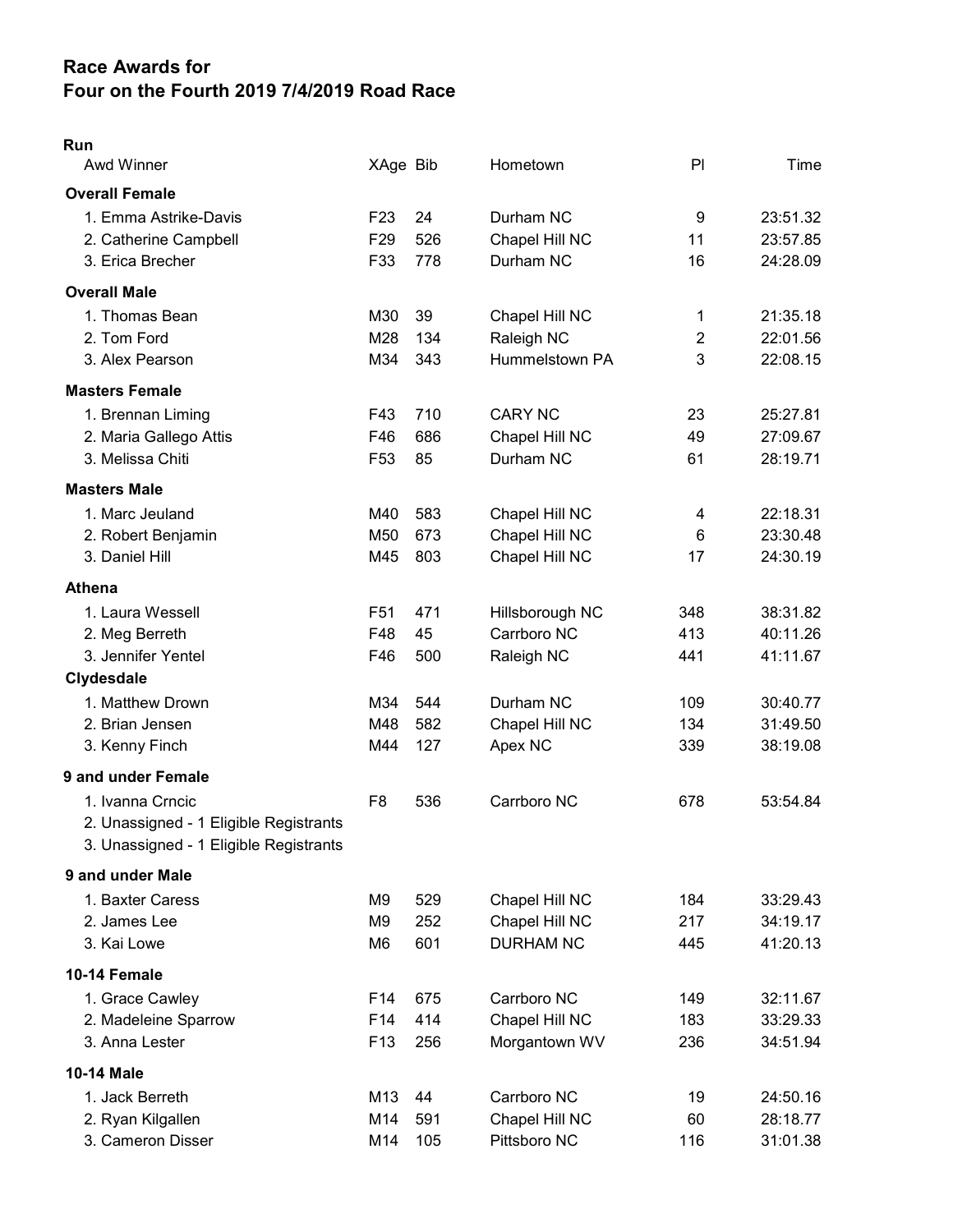| 15-19 Female              |                 |     |                  |                |          |
|---------------------------|-----------------|-----|------------------|----------------|----------|
| 1. Madeline Wells         | F <sub>15</sub> | 470 | Morrisville NC   | 45             | 26:44.30 |
| 2. Zoe Wade               | F <sub>15</sub> | 462 | Hillsborough NC  | 57             | 28:04.82 |
| 3. Madeline Ramsden       | F16             | 360 | Chapel Hill NC   | 79             | 29:30.45 |
| <b>15-19 Male</b>         |                 |     |                  |                |          |
| 1. Quinn Baker            | M <sub>15</sub> | 796 | Chapel Hill NC   | 5              | 23:24.86 |
| 2. Kenneth Eheman         | M16             | 788 | Raleigh NC       | 15             | 24:23.60 |
| 3. Riley Westman          | M15             | 475 | Chapel Hill NC   | 21             | 25:13.39 |
| 20-24 Female              |                 |     |                  |                |          |
| 1. Courtney Breiner       | F <sub>22</sub> | 60  |                  | 25             | 25:35.31 |
| 2. Irene Mulloy Manning   | F <sub>22</sub> | 714 | Carrboro NC      | 72             | 29:10.25 |
| 3. Ally Shaw              | F <sub>23</sub> | 397 | Chapel Hill NC   | 122            | 31:10.52 |
| 20-24 Male                |                 |     |                  |                |          |
| 1. Eli Rose               | M21             | 633 | Chapel Hill NC   | 30             | 25:43.79 |
| 2. Jaaz Catterall         | M24             | 532 | Chapel Hill NC   | 44             | 26:35.36 |
| 3. Alex Werden            | M24             | 740 | Chapel Hill NC   | 51             | 27:31.94 |
| 25-29 Female              |                 |     |                  |                |          |
| 1. samantha terry         | f29             | 439 | Durham NC        | 40             | 26:15.66 |
| 2. Savannah Thompson      | F <sub>26</sub> | 442 | Carrboro NC      | 75             | 29:19.32 |
| 3. Nikki Niehoff          | F <sub>26</sub> | 324 | Chapel Hill NC   | 113            | 30:47.35 |
| 25-29 Male                |                 |     |                  |                |          |
| 1. Matthew Jordan-Steele  | M25             | 221 | Durham NC        | $\overline{7}$ | 23:48.26 |
| 2. Robert Morhard         | M29             | 618 | Durham NC        | 13             | 24:18.50 |
| 3. Andrew Reifman-Packett | M25             | 725 | Durham NC        | 20             | 24:57.48 |
| <b>30-34 Female</b>       |                 |     |                  |                |          |
| 1. Sara Wickman           | F30             | 805 | <b>DURHAM NC</b> | 35             | 25:51.08 |
| 2. Stephanie Flowers      | F33             | 133 | Durham NC        | 55             | 28:01.38 |
| 3. Kristen Giombi         | F33             | 147 | Raleigh NC       | 71             | 29:10.08 |
| 30-34 Male                |                 |     |                  |                |          |
| 1. Michael Broache        | M34             | 519 | Durham NC        | 12             | 24:16.25 |
| 2. Michael Hogan          | M30             | 196 | Durham NC        | 14             | 24:22.73 |
| 3. Phil Travars           | M33             | 821 | Pittsboro NC     | 28             | 25:41.20 |
| <b>35-39 Female</b>       |                 |     |                  |                |          |
| 1. Karima Modjadidi       | F35             | 616 | Durham NC        | 18             | 24:42.75 |
| 2. Britt Johnson-Broache  | F36             | 220 | Durham NC        | 47             | 26:58.34 |
| 3. jennifer chu           | f35             | 87  | Chapel Hill NC   | 63             | 28:22.92 |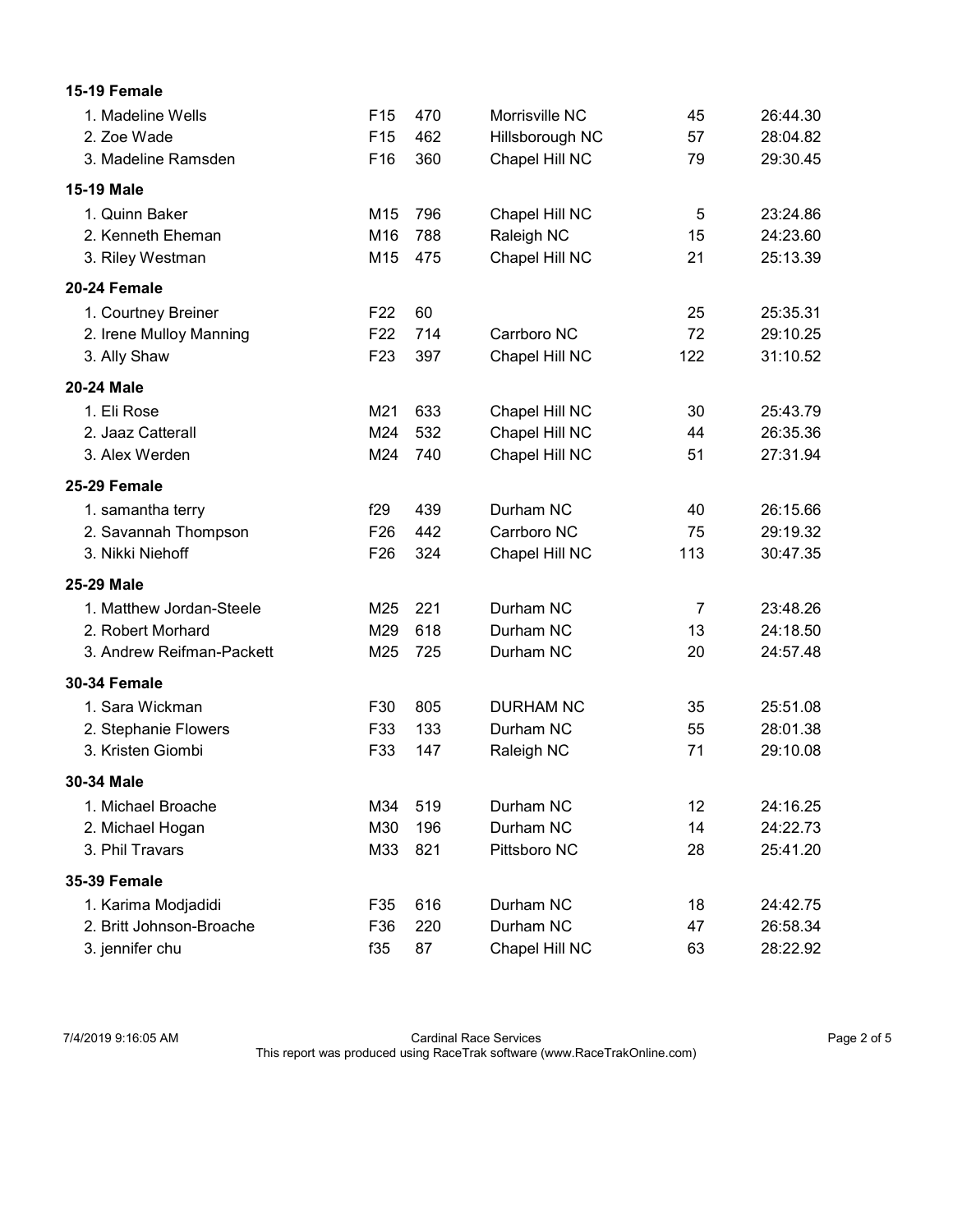| 35-39 Male            |                 |     |                  |     |          |
|-----------------------|-----------------|-----|------------------|-----|----------|
| 1. Chris Murphy       | M38             | 319 | Chapel Hill NC   | 8   | 23:50.01 |
| 2. Ruslan Pryadun     | M38             | 356 | Durham NC        | 10  | 23:55.38 |
| 3. Jeff Clough        | M39             | 535 | Chapel Hill NC   | 34  | 25:49.95 |
| 40-44 Female          |                 |     |                  |     |          |
| 1. natalie bowman     | f41             | 517 | Chapel Hill NC   | 73  | 29:13.85 |
| 2. Sharon Rubin       | F42             | 784 | Cary NC          | 82  | 29:35.91 |
| 3. Laura Hill         | F44             | 794 | Chapel Hill NC   | 88  | 29:46.92 |
| 40-44 Male            |                 |     |                  |     |          |
| 1. Douglas MacKay     | M40             | 267 | Carrboro NC      | 26  | 25:37.41 |
| 2. Joshua Lowry       | M41             | 265 | Morrisville NC   | 41  | 26:19.24 |
| 3. Fletcher Garner    | M40             | 143 | Chapel Hill NC   | 54  | 27:40.06 |
| 45-49 Female          |                 |     |                  |     |          |
| 1. Laura Lamberson    | F46             | 240 | Hillsborough NC  | 91  | 29:55.46 |
| 2. Susan Trout        | F45             | 652 | Chapel Hill NC   | 117 | 31:01.93 |
| 3. Laura Maile        | F48             | 603 | Hillsborough NC  | 157 | 32:25.93 |
| 45-49 Male            |                 |     |                  |     |          |
| 1. William Mattis     | M46             | 606 | Chapel Hill NC   | 48  | 27:06.02 |
| 2. Tim Platts-Mills   | M45             | 626 | Chapel Hill NC   | 50  | 27:21.72 |
| 3. Michael Papazoglou | M48             | 339 | Chapel Hill NC   | 65  | 28:30.24 |
| 50-54 Female          |                 |     |                  |     |          |
| 1. Ilona Jaspers      | F <sub>50</sub> | 581 | Carrboro NC      | 95  | 30:05.74 |
| 2. Dina Langdon       | F51             | 241 | Apex NC          | 103 | 30:23.00 |
| 3. JoAnna Younts      | F51             | 666 | Chapel Hill NC   | 119 | 31:07.74 |
| 50-54 Male            |                 |     |                  |     |          |
| 1. Todd Berreth       | M50             | 46  | Carrboro NC      | 52  | 27:37.44 |
| 2. Martin Wileman     | M50             | 483 | Hillsborough NC  | 74  | 29:16.99 |
| 3. Blaine Schmidt     | m <sub>52</sub> | 385 | Chapel Hill NC   | 102 | 30:20.87 |
| 55-59 Female          |                 |     |                  |     |          |
| 1. Kathy Matera       | F <sub>56</sub> | 283 | Chapel Hill NC   | 135 | 31:49.92 |
| 2. Dana Lebo          | F <sub>59</sub> | 708 | Chapel Hill NC   | 144 | 32:00.08 |
| 3. Mary Szymkowski    | F56             | 432 | <b>DURHAM NC</b> | 243 | 35:02.95 |
| 55-59 Male            |                 |     |                  |     |          |
| 1. Patrick McGahan    | M55             | 292 | Chapel Hill NC   | 36  | 26:00.46 |
| 2. Jon Hussey         | M57             | 210 | Chapel Hill NC   | 53  | 27:38.38 |
| 3. Scott Brewner      | M57             | 61  | Durham NC        | 64  | 28:25.86 |

7/4/2019 9:16:05 AM Cardinal Race Services Page 3 of 5 This report was produced using RaceTrak software (www.RaceTrakOnline.com)